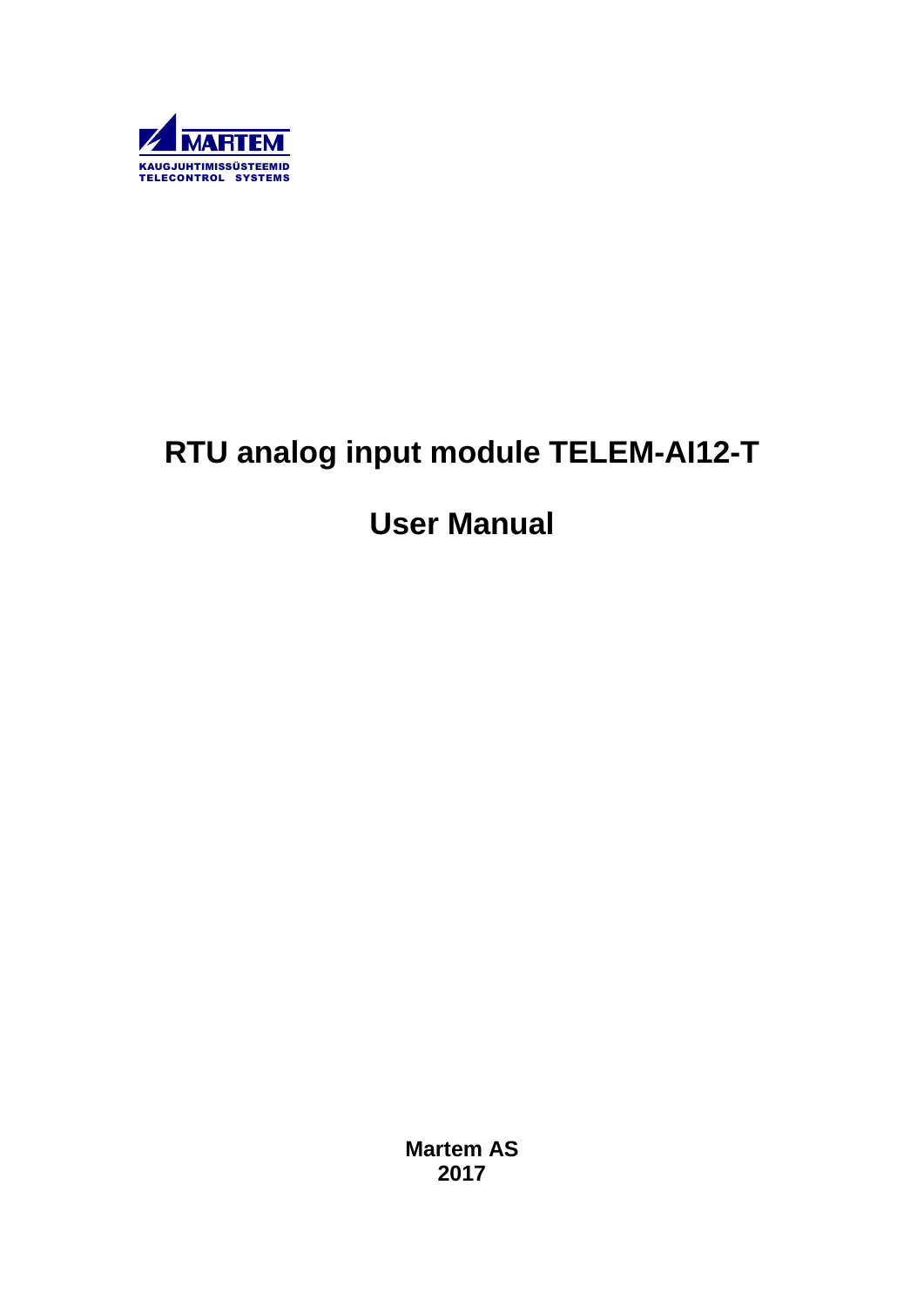# **Preface**

This document, User Manual for RTU Analog Input Module TELEM-AI12-T, provides a general technical description of the module, its configuration and use. Current version of this manual is applicable to the RTU versions marked as AI-D-xxx.

Although we have carefully checked the contents of this publication for conformity with the hardware and software described, we cannot guarantee complete conformity since errors cannot be excluded**.** The information provided in this manual is checked at regular intervals and any corrections that might become necessary are included in the next releases. Any suggestions for improvement are welcome.

The RTU Digital Input Module TELEM-AI12-T has been designed and manufactured according to the quality principles of ISO 9001.

#### **TELEM is a registered trademark of Martem AS.**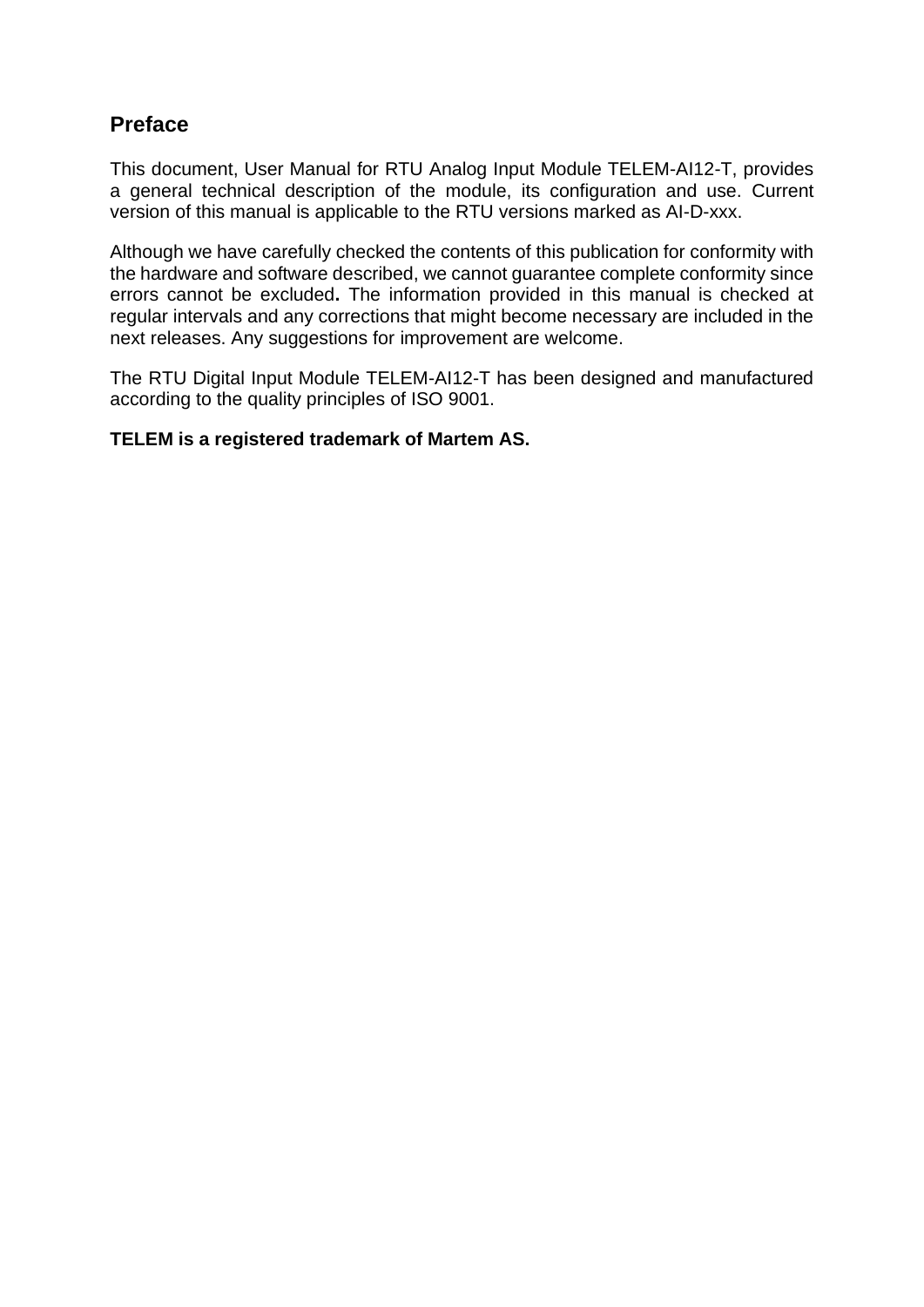| 1.   |                                                                       |
|------|-----------------------------------------------------------------------|
| 2.   |                                                                       |
| 3.   |                                                                       |
| 4.   |                                                                       |
| 5.   |                                                                       |
| 5.1. |                                                                       |
| 5.2. |                                                                       |
| 5.3. |                                                                       |
| 6.   |                                                                       |
| 6.1. | Configurable Parameters and General Settings of Communication Ports 7 |
| 6.2. |                                                                       |
| 7.   |                                                                       |
| 8.   |                                                                       |
| 9.   |                                                                       |
| 10.  |                                                                       |
|      |                                                                       |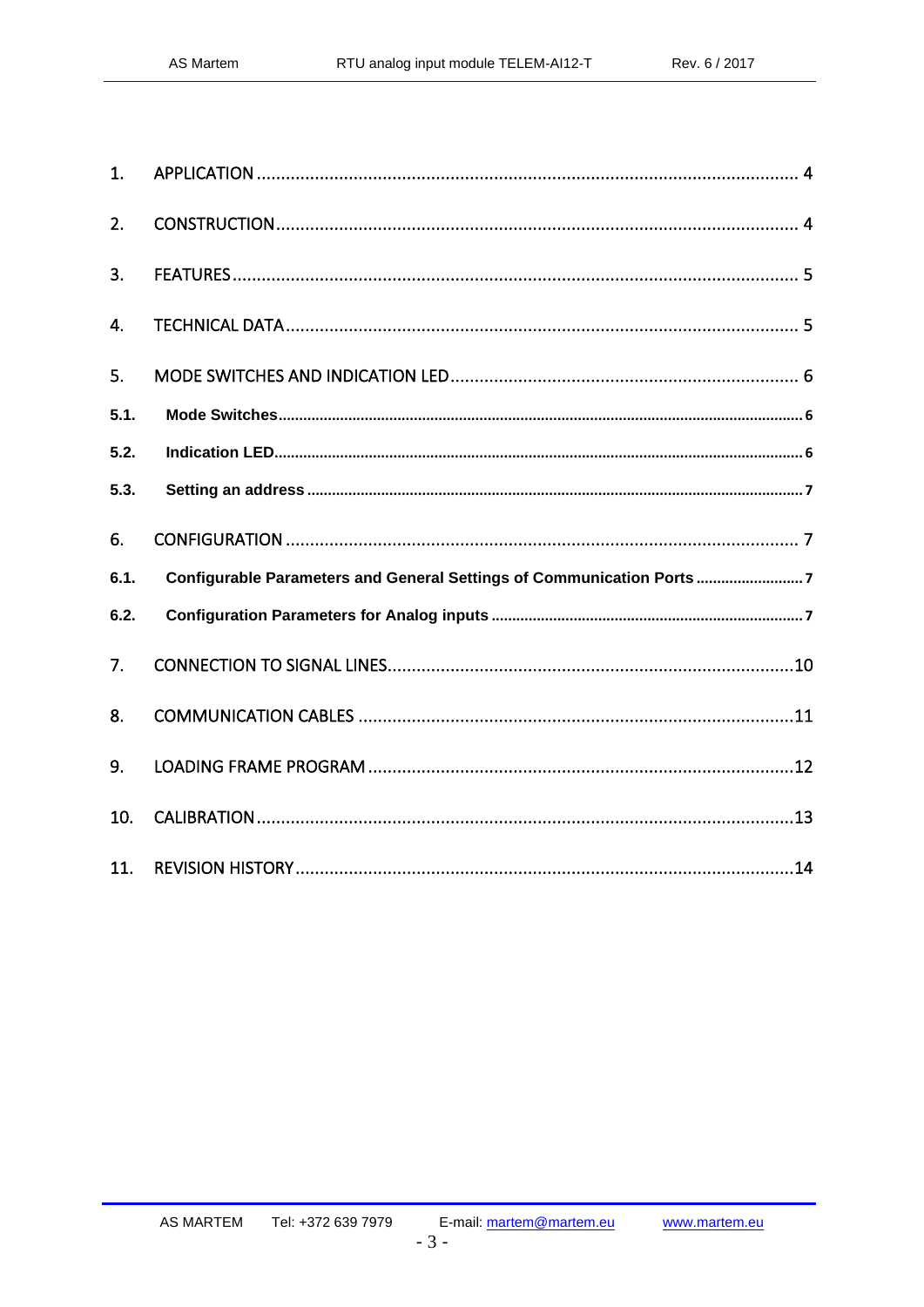# <span id="page-3-0"></span>**1. Application**

TELEM-AI12-T analog input module is used for analog info acquisition and data exchange with higher level devices or systems. Its functionality allows it to be flexibly used for distributed process automation in systems to measure analog values using different transducers, data processing and acquisition where excellent noise immunity with respect to environmental and electromagnetic influences is important. It may be used as a standalone device or in a daisy chain connection with other modules.

# <span id="page-3-1"></span>**2. Construction**

The mechanical design is based on a plastic box that can be readily mounted on 35 mm rails.

The module is based on 32 ARM CPU. Interfaces to other equipment are RS-232 or RS-422. Data exchange protocol IEC 60870-5-1-101

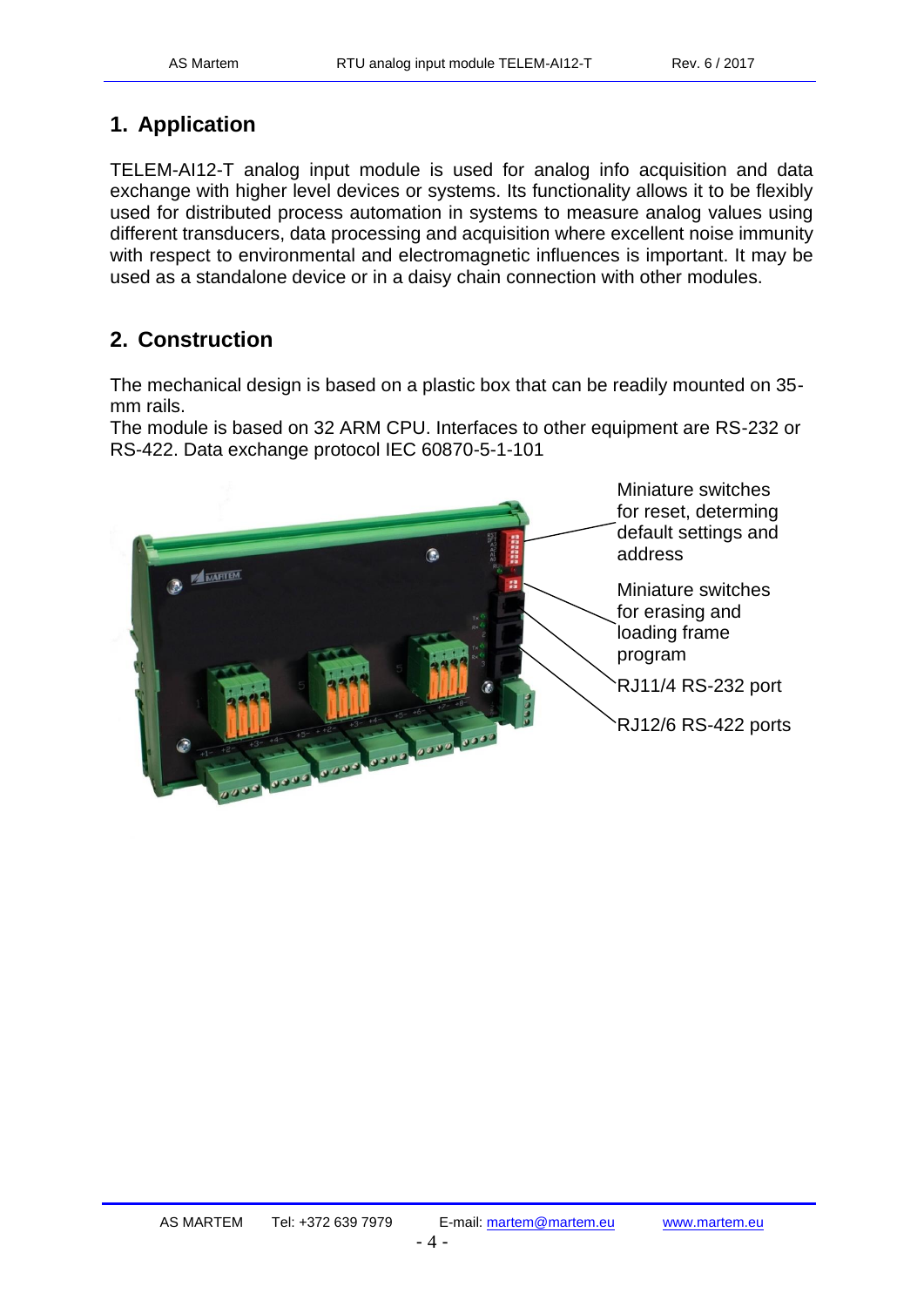# <span id="page-4-0"></span>**3. Features**

- Two level input filters
- Binary signals are recorded with a time resolution of 1 ms
- Measurements are periodically saved
- Online leased line or offline dial-up mode operation, data GSM communication request by an event in substation or by the remote control center
- Configuration / parameterization with IEC protocol at the same line with data communication
- Daisy chain master slave connection for up to 15 modules using RS 422 interface
- Self diagnostics and supervision simultaneously with data acquisition
- Quick value changes can be registered with time tags (min and max value)
- Periodical time-tagged measurements
- Onboard knife disconnectors for inputs

# <span id="page-4-1"></span>**4. Technical Data**

| Number of differential independently<br>configurable analog inputs | 12                                                         |
|--------------------------------------------------------------------|------------------------------------------------------------|
| Input ranges                                                       | 05; 010; 020; 420;<br>$+/-5$ ; $+/-10$ ; $+/-20$ mA        |
| Measurement accuracy                                               | 0.1% (automatically scaled)                                |
| <b>Resolution</b>                                                  | 16 bit                                                     |
| Scanning period<br>Form of transfer measured values                | 1 <sub>ms</sub><br>normalized                              |
| Buffer size for each input                                         | 126 values                                                 |
|                                                                    |                                                            |
| <b>Power requirements</b>                                          |                                                            |
| Supply voltage                                                     | 20-72 (Optional 12-32) V DC, 1W                            |
|                                                                    |                                                            |
| <b>Installation, terminals and environment</b>                     |                                                            |
| Enclosure (wxhxd)                                                  | 250 x 120 x 60                                             |
| Weight                                                             | 500 <sub>g</sub>                                           |
| Mountable                                                          | <b>DIN 35</b>                                              |
| Cross section of wires for signal                                  | Max. 2,5 mm <sup>2</sup>                                   |
| Cross section of wires for power                                   | Max. 2,5 mm <sup>2</sup>                                   |
| Plug connector for communication                                   | RJ10; RJ12                                                 |
| Over voltage protection                                            | IEC-60255-4, 5 kV pulse protection<br>IEC-60255-5, 2 kV DC |
| Ambient temperature in operation                                   | $-30+70$ °C                                                |
|                                                                    |                                                            |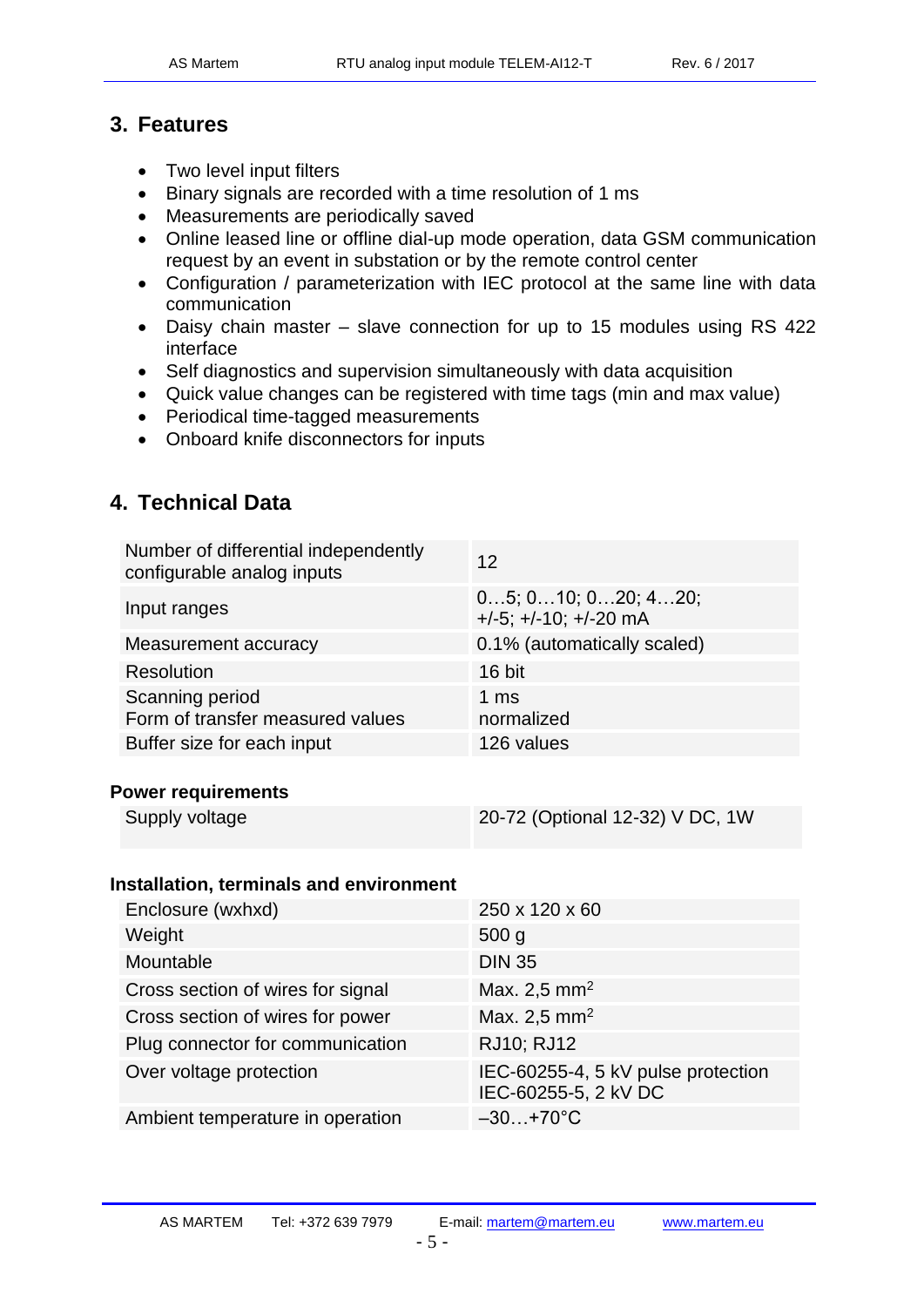#### **Disturbance**

| Emission               | EN-55022A    |
|------------------------|--------------|
| Static discharge       | EN-61000-4-2 |
| <b>Fast transients</b> | EN-61000-4-4 |
| Surge                  | EN-6100-4-5  |
| Conducted HF field     | EN-61000-4-6 |
| Emitted HF field       | EN-61000-4-3 |

# <span id="page-5-0"></span>**5. Mode Switches and Indication Led**

#### <span id="page-5-1"></span>**5.1.Mode Switches**



PROG – ON – load a new frame program

RST – ON – reset the device

DFT – ON – restores default setup

A0 – A3 – determines the address of the module

## <span id="page-5-2"></span>**5.2.Indication LED**

Indication LEDs display the state of the device:

ALERT – fired, error state or no connection with upper level device

RUN – blinking fire/unfired 1/1, normal operation and synchronized by an internal clock,

RUN – blinking fired/unfired 1/9, normal operation and synchronized by a gateway. **SIGNAL STATE – green fired, signal is activated, internal power supply SIGNAL STATE – red fired, signal is activated, external power supply**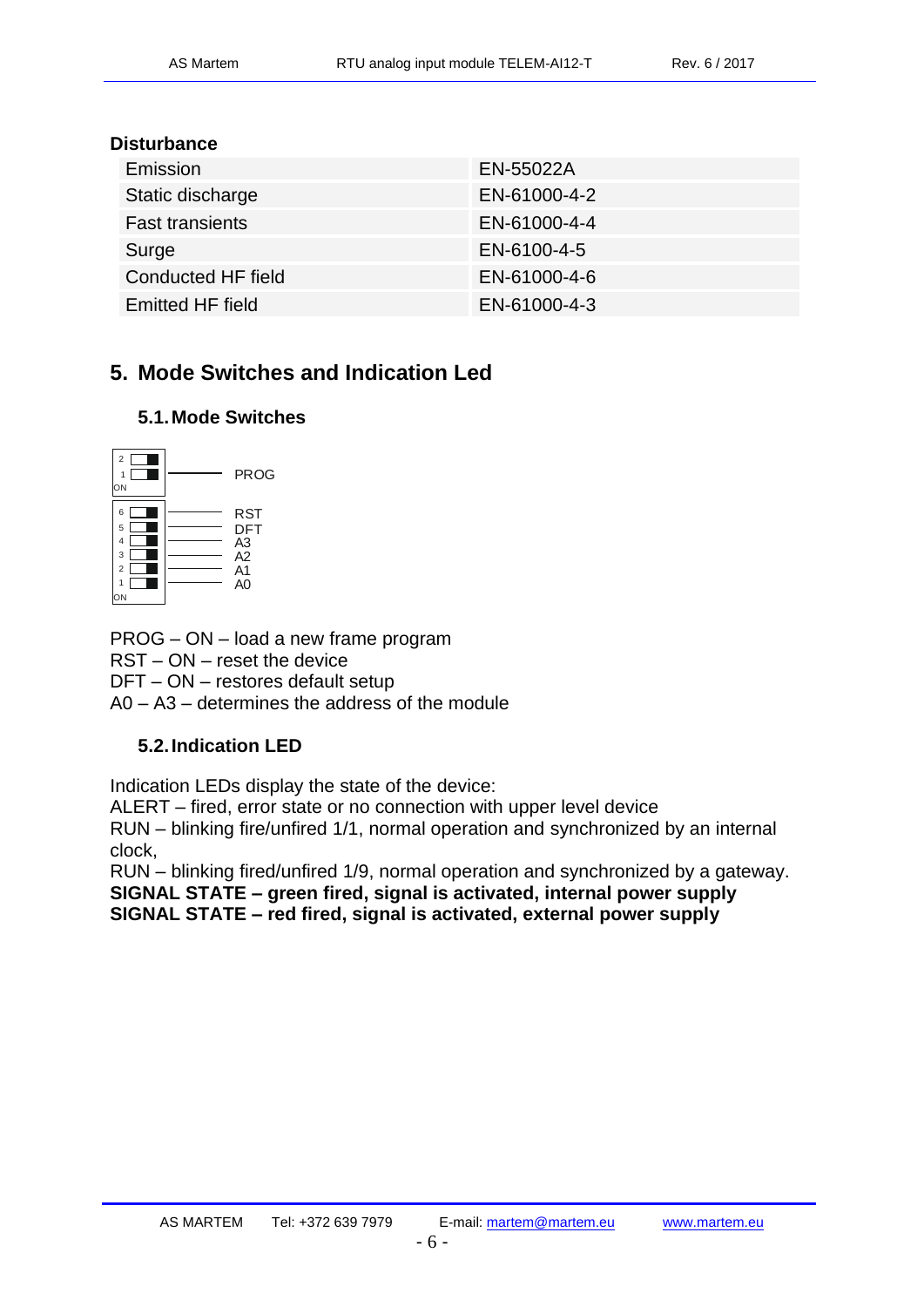| A <sub>0</sub> | A <sub>1</sub> | A2  | A <sub>3</sub> | Address        |
|----------------|----------------|-----|----------------|----------------|
| on             | off            | off | off            |                |
| off            | on             | off | off            | $\overline{2}$ |
| on             | on             | off | off            | 3              |
| off            | off            | on  | off            | $\overline{4}$ |
| on             | off            | on  | off            | 5              |
| off            | on             | on  | off            | 6              |
| on             | on             | on  | off            | $\overline{7}$ |
| off            | off            | off | on             | 8              |
| on             | off            | off | on             | 9              |
| off            | on             | off | on             | 10             |
| on             | on             | off | on             | 11             |
| off            | off            | on  | on             | 12             |
| on             | off            | on  | on             | 13             |
| off            | on             | on  | on             | 14             |
| on             | on             | on  | on             | 15             |
| off            | off            | off | off            | 16             |

### <span id="page-6-0"></span>**5.3.Setting an address**

# <span id="page-6-1"></span>**6. Configuration**

TELEM-AI12-T is configured using **configuration tool TELEM-GWS**. All 12 analog inputs are configured independently.

### <span id="page-6-2"></span>**6.1.Configurable Parameters and General Settings of Communication Ports**

- Transmission rate 200…38400 bit/s
- stop bits 1
- 
- Link address length 1 byte
- ASDU address length 2 byte
- Object address length 2 byte
- Time synchronization protocol ASCII (Motorola), device TLM-
- Communication interface selectable RS-232, RS-422
- Communication interface isolation optically to 2,5kV RMS

• Communication mode asynchronous, data bits 8, parity N, • Communication protocol IEC60870-5-101 slave/master, unbalanced

#### <span id="page-6-3"></span>**6.2.Configuration Parameters for Analog inputs**

TELEM AI12T module is configurable by **configuration tool TELEM-GWS** or by other configuration software using the data exchange protocol IEC60870-5-101. Telem-2000 RTU configuration software runs under Windows 95 or later operating systems on any standard PC, communicates via COM interface and performs the following principal functions:

- Configuration / parameterization of RTU
- Back up of RTU configuration data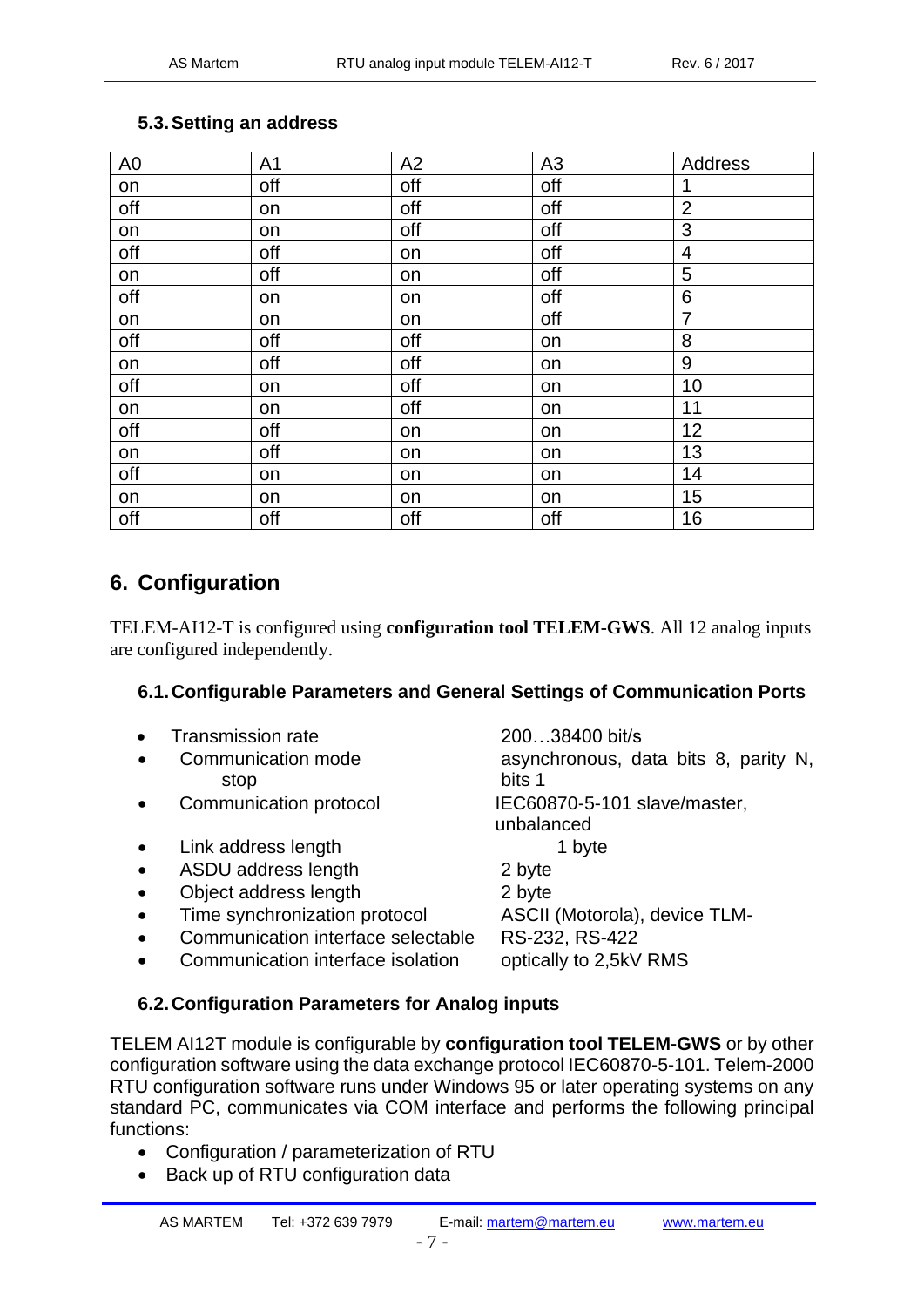|                         |                               | RTU modules: AI module           |                    |                  |          |                                  |  |  | $\Box$ e | $\mathbf{x}$ |
|-------------------------|-------------------------------|----------------------------------|--------------------|------------------|----------|----------------------------------|--|--|----------|--------------|
| D                       | C H                           | R W X RS                         |                    |                  |          |                                  |  |  |          |              |
|                         | Common parameters             |                                  |                    |                  |          |                                  |  |  |          |              |
|                         | Obj. base address: $\sqrt{0}$ |                                  |                    |                  |          |                                  |  |  |          |              |
|                         |                               |                                  |                    |                  |          |                                  |  |  |          |              |
|                         |                               | □ Disable time sync. by protocol |                    |                  |          |                                  |  |  |          |              |
|                         | Comm. speed:                  | 9 (38400)                        |                    |                  |          |                                  |  |  |          |              |
| Parity:                 |                               | $ 0 - No$                        |                    |                  |          |                                  |  |  |          |              |
|                         |                               | DI 5.23                          |                    |                  |          |                                  |  |  |          |              |
|                         | Tüüp / versioon:              |                                  |                    |                  |          |                                  |  |  |          |              |
|                         |                               |                                  |                    |                  |          |                                  |  |  |          |              |
|                         |                               |                                  |                    |                  |          |                                  |  |  |          |              |
|                         |                               |                                  |                    |                  |          |                                  |  |  |          |              |
|                         | Analog inputs                 |                                  |                    |                  |          |                                  |  |  |          |              |
| No.                     | In use                        | Range                            | <b>Filtr.</b> time | <b>Zero zone</b> | Deadb.1  | <b>Time tag</b>                  |  |  |          |              |
|                         |                               |                                  | $0 = 300ms$        | $0 = 0.5%$       | $0 = 2%$ |                                  |  |  |          |              |
| 1                       | $0 - In use$                  | $1 - 05$ mA                      | 0                  | 0                | 0        | 0 - No TimeTag                   |  |  |          |              |
| $\overline{\mathbf{2}}$ | $0 - In use$                  | $1 - 05$ mA                      | 0                  | 0                | o        | 0 - No TimeTag                   |  |  |          |              |
| з                       | 0 - In use                    | $1 - 05$ mA                      | 0                  | 0                | 0        | 0 - No TimeTag                   |  |  |          |              |
| 4                       | 0 - In use                    | $1 - 05$ mA                      | 0                  | 0                | 0        | 0 - No TimeTag                   |  |  |          |              |
| 5                       | $0$ - In use                  | $1 - 05$ mA                      | 0                  | 0                | 0        | 0 - No TimeTag                   |  |  |          |              |
| 6                       | 0 - In use                    | $1 - 05$ mA                      | 0                  | 0                | 0        | 0 - No TimeTag                   |  |  |          |              |
| 7                       | 0 - In use                    | $1 - 05$ mA                      | 0                  | 0                | 0        | 0 - No TimeTag                   |  |  |          |              |
| 8<br>9                  | 0 - In use                    | $1 - 05$ mA                      | 0<br>0             | 0                | 0<br>0   | 0 - No TimeTag                   |  |  |          |              |
| 10                      | $0$ - In use<br>0 - In use    | $1 - 05$ mA<br>$1 - 05$ mA       | 0                  | 0<br>0           | 0        | 0 - No TimeTag                   |  |  |          |              |
| 11                      | $0 - In use$                  | $1 - 05$ mA                      | 0                  | 0                | 0        | 0 - No TimeTag<br>0 - No TimeTag |  |  |          |              |

| <b>Parameter</b>                                                                                                                                                                                                        | <b>Value</b>                | <b>Default value</b> |
|-------------------------------------------------------------------------------------------------------------------------------------------------------------------------------------------------------------------------|-----------------------------|----------------------|
| 1. Communication speed                                                                                                                                                                                                  | $200 - 38400$ bps           | 9600                 |
| 2. Link Address                                                                                                                                                                                                         | $1 - 15$                    |                      |
| 3. ASDU address                                                                                                                                                                                                         | $1 - 15$                    |                      |
| 4. Object's base address                                                                                                                                                                                                | 0-65500                     | 0                    |
| 5. Communication mode                                                                                                                                                                                                   | Online                      | Online               |
| 6. Type of periodical analog measurements<br>[On Spont. per. sends time-tagged values<br>after specified interval (7.2.9). On Request<br>per. collects the time-tagged measurements<br>and sends them only on request.] | Spont. per.<br>Request per. | Spont.per.           |
| 8. Buffer depth for each time-tagged input<br>[Increases if some inputs are not in use, 12<br>$I/O$ - depth is 20                                                                                                       |                             | 20                   |
| 9. Referents voltage correction<br>[factory setting ex. -40 ‰]                                                                                                                                                          |                             | 0                    |
| 10. Type/version<br>[Loaded module program version (ex.<br>$(A30.4)$ ]                                                                                                                                                  |                             |                      |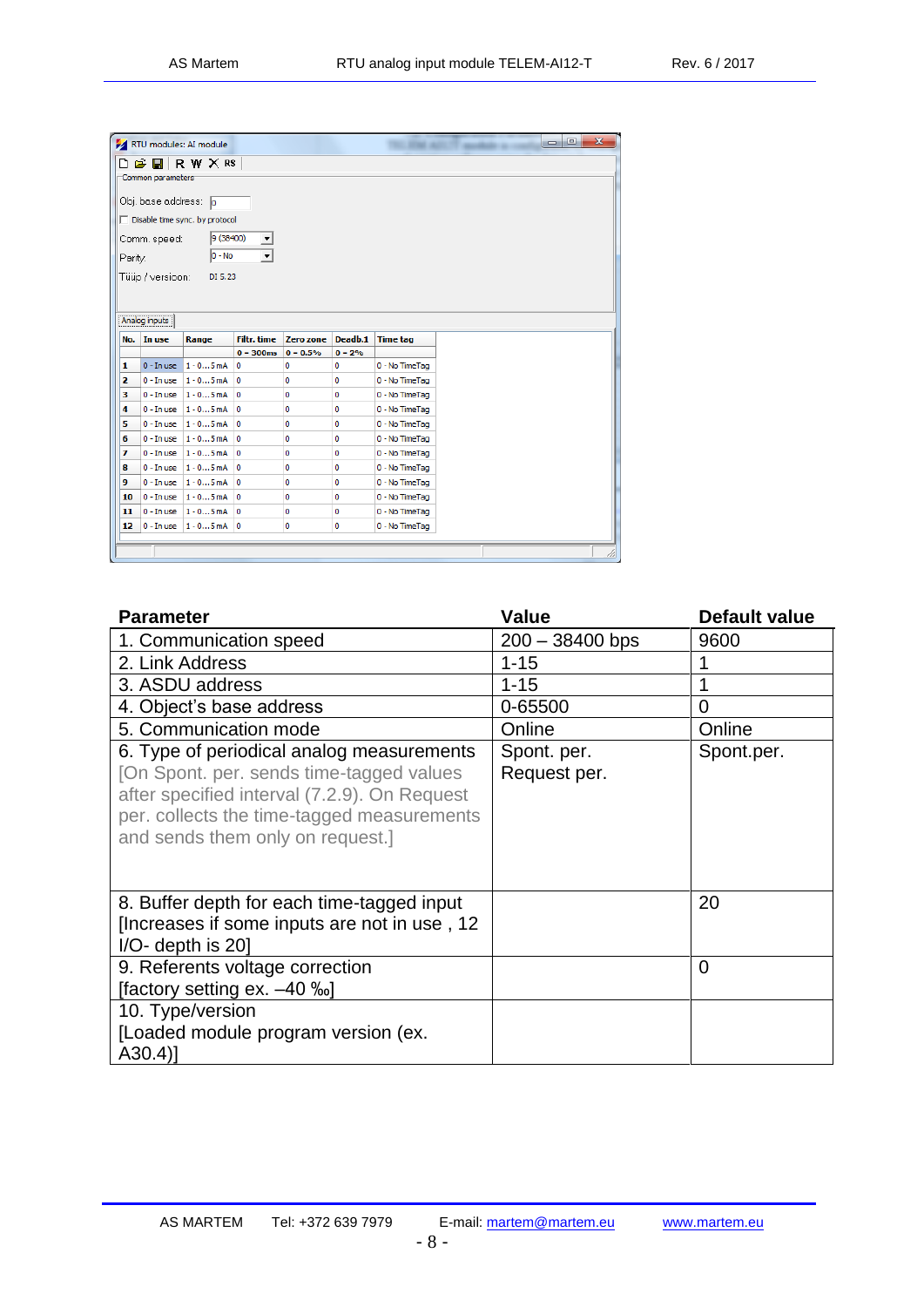| <b>Parameter</b>                              | <b>Value</b>   | Default value            |
|-----------------------------------------------|----------------|--------------------------|
| 1. In use                                     | Yes            | Yes                      |
|                                               | No.            |                          |
| 2. Input signal range                         | 05             | 010;                     |
|                                               |                | $020;+/5$ mA;            |
|                                               |                | $+/-5$ ; $+/-10$ ; $+/-$ |
|                                               |                | 20; 420mA                |
| 3. Filtration time                            | 1-65535 ms     | $300 \text{ ms} (0)$     |
| [Determines the averaging time. Samples       |                |                          |
| are taken with 1 ms time resolution.          |                |                          |
| Drawing 1                                     |                |                          |
| 4. Zero zone                                  | $0,01 - 100\%$ | $0,5\%$ (0)              |
| If the value in this range is around zero     |                |                          |
| then it is transferred as zero. Drawing 2.]   |                |                          |
| 5. Dead Band 1                                | $0,01 - 100\%$ | $2\%$ (0)                |
| [for events without a time tag. Drawing 3]    |                |                          |
| 6. Min. interval                              |                |                          |
| [Min. interval for events. Drawing 4]         |                |                          |
| 7. Time interval for a periodical time-tagged | 1-65535 sec.   | 3600 sec.(0)             |
| event and the tagged values (p. 7.1.6)        |                |                          |
| [Drawing 6]                                   |                |                          |
|                                               |                |                          |

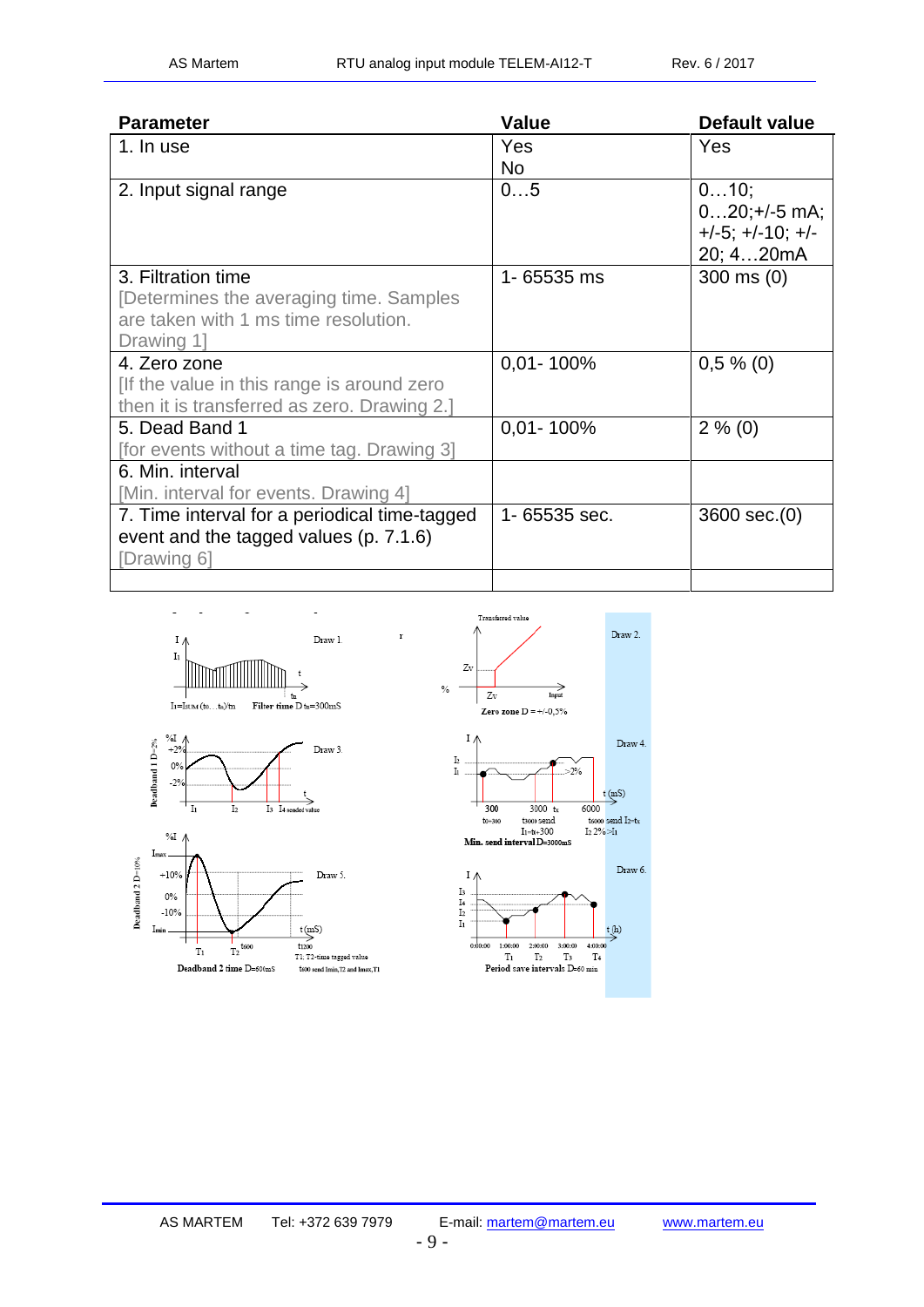.

.

# <span id="page-9-0"></span>**7. Connection to signal lines**

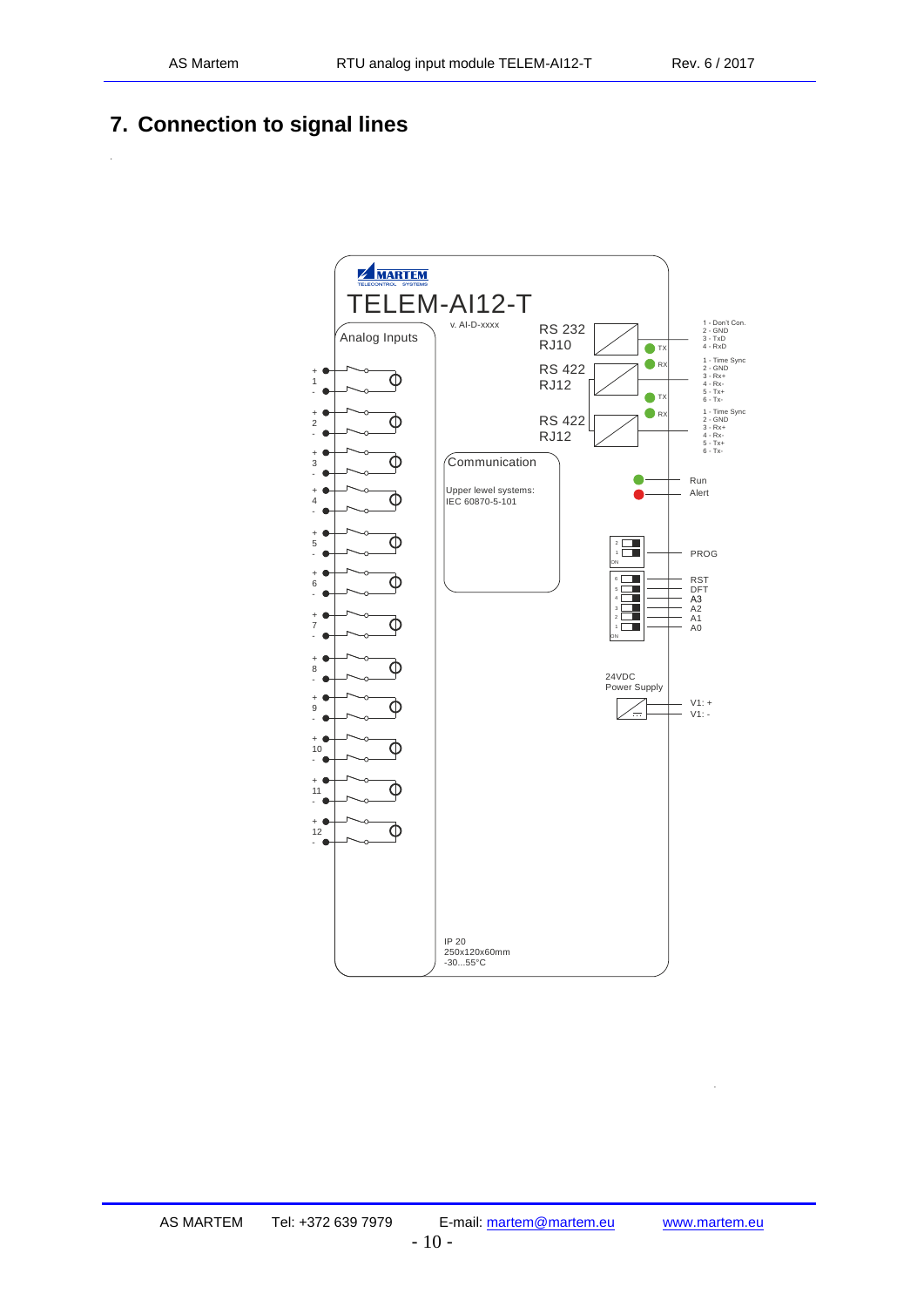# <span id="page-10-0"></span>**8. Communication Cables**

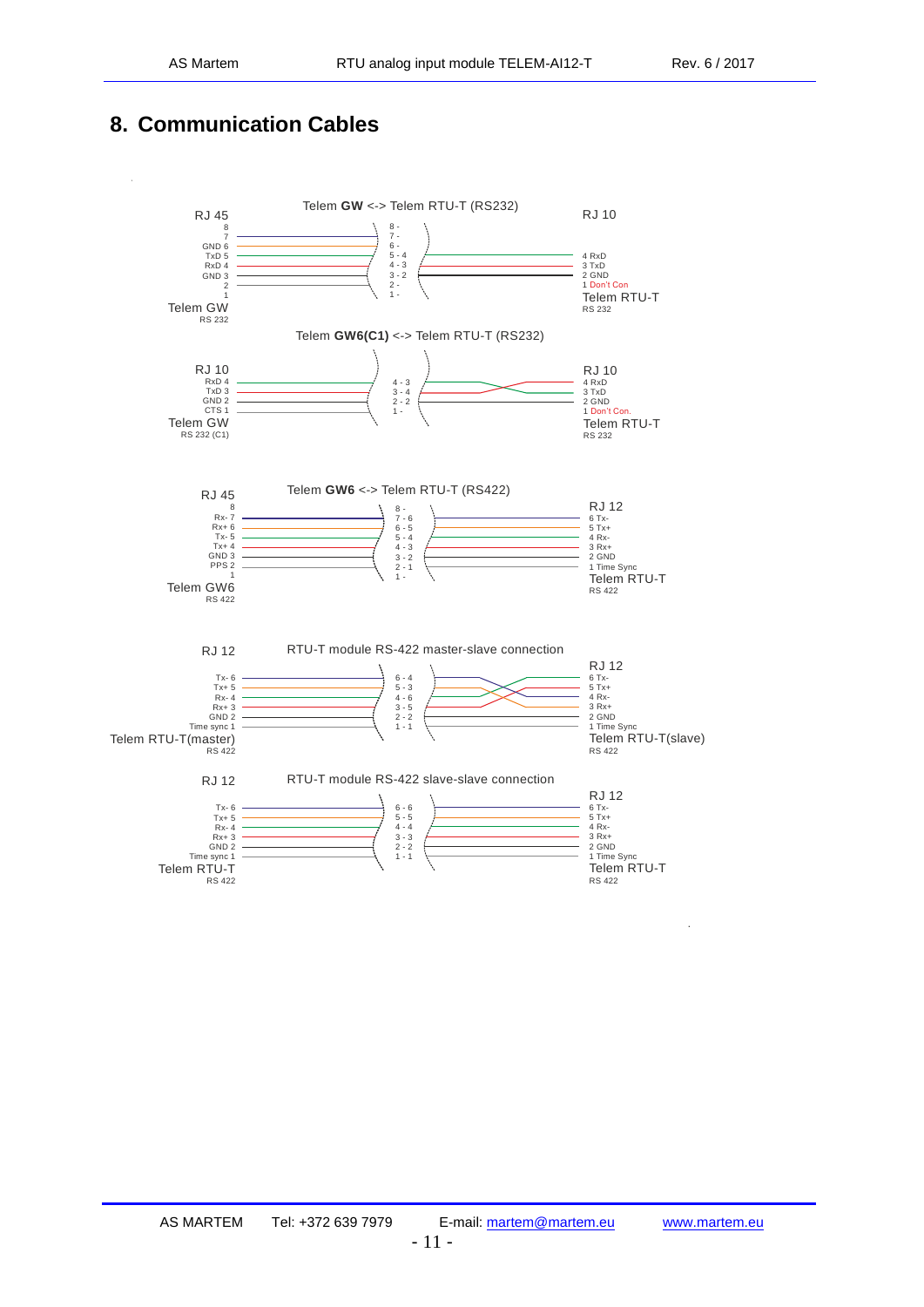# <span id="page-11-0"></span>**9. Loading Frame program**

For loading new frame program two files:

• AI\_SerialDownload\_Firmware.bat

• ai\_xxx.bin

and a program:

• sflash

are needed.

Place those files in a folder

All of those files are provided by Martem AS, when needed.

#### **Step 1**

Modify contents of AI\_SerialDownload\_Firmware.bat

*@echo off*

*sflash.exe ai\_xxx.bin -s 16 -p 0x2800 -c 8 -b 115200 -d*

*pause*

Define **ai\_xxx**.bin file to be used in the new progrem and set **com port** used by PC.

#### **Step 2**

Create connection between PC and Telem AI-12T

#### **Step 3**

Make neccesary dip switch changes and run **AI\_SerialDownload\_Firmware.bat** in following order:

- 1. PROG on
- 2. RST on
- 3. RST off
- 4. run DI\_SerialDownload\_Firmware.bat
- 5. wait until firmware update is finished
- 6. RST on
- 7. PROG off
- 8. RST off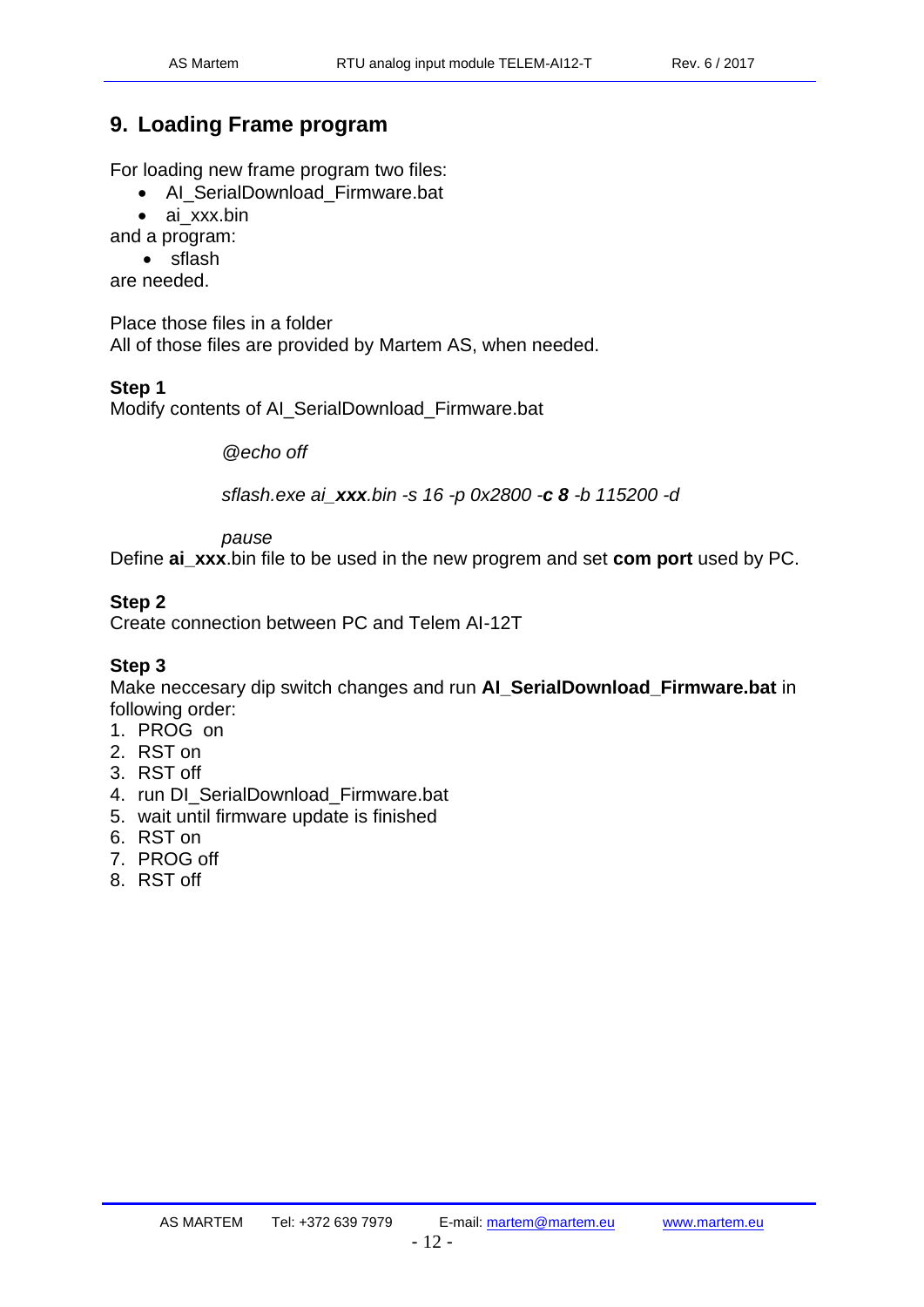$\begin{array}{c|c|c|c|c|c} \hline \multicolumn{1}{c|}{\mathbf{0}} & \multicolumn{1}{c|}{\mathbf{0}} & \multicolumn{1}{c|}{\mathbf{0}} \end{array}$ 

# <span id="page-12-0"></span>**10. Calibration**

**Ex PTII** modules: AI module

TELEM-AI12-T is calibrated by Martem AS after manufacturing. If there is a necessity of calibration at site, it can be done using **configuration tool TELEM-GWS**. In that case the next steps should be performed:

- TELEM-AI12-T should be powered and connected to the Data Concentrator.
- **To be confident in the correct result of calibration make sure, that all connected analog inputs are unconnected. It can be easily done by unplugging plug-in-connectors.**
- Connect to the AI module with **configuration tool TELEM-GWS** using RS-232 serial connection (direct connection to the device) or RTU-T connection redirection from Data Concentrator via IEC 60870-104 protocol. See **TELEM-GWS** manual for further info. Check if the module firmware version is AI 6.02 or above. If it is not, then update is necessary.
	- $\circ$  Connect to the device, read the configuration by pressing "R".
	- o For the benefit of viewing any small changes the deadband should be changed to smaller value, e.g. 0,01%. Default is 0=2%.

|                      |                   | THE R. P. LEWIS CO., LANSING MICH.            |                    |            |          |                 |  |  |  |
|----------------------|-------------------|-----------------------------------------------|--------------------|------------|----------|-----------------|--|--|--|
|                      |                   | $\Box$ $\cong$ $\blacksquare$ R W $\times$ RS |                    |            |          |                 |  |  |  |
|                      | Common parameters |                                               |                    |            |          |                 |  |  |  |
|                      |                   |                                               |                    |            |          |                 |  |  |  |
| Obj. base address: 0 |                   |                                               |                    |            |          |                 |  |  |  |
|                      |                   |                                               |                    |            |          |                 |  |  |  |
|                      | Comm. speed:      | $0 - 9600$                                    | ▼                  |            |          |                 |  |  |  |
|                      |                   | $0 - No$                                      |                    |            |          |                 |  |  |  |
| Parity:              |                   |                                               | ▼                  |            |          |                 |  |  |  |
|                      | Tüüp / versioon:  | AI 6.02                                       |                    |            |          |                 |  |  |  |
|                      |                   |                                               |                    |            |          |                 |  |  |  |
|                      |                   |                                               |                    |            |          |                 |  |  |  |
|                      | Analog inputs     |                                               |                    |            |          |                 |  |  |  |
| No.                  | In use            | Range                                         | <b>Filtr.</b> time | Zero zone  | Deadb.1  | <b>Time tag</b> |  |  |  |
|                      |                   |                                               | $0 = 300$ ms       | $0 = 0.5%$ | $0 = 2%$ |                 |  |  |  |
| 1                    | $0$ - In use      | $0 - + -5$ mA                                 | 0                  | 0          | 0,01     | 0 - No TimeTag  |  |  |  |
| 2                    | $0 - In use$      | $0 - + -5$ mA                                 | 0                  | 0          | 0,01     | 0 - No TimeTag  |  |  |  |
| з                    | 0 - In use        | $0 - + -5$ mA                                 | 0                  | 0          | 0,01     | 0 - No TimeTag  |  |  |  |
| 4                    | 0 - In use        | $0 - + -5$ mA                                 | 0                  | 0          | 0,01     | 0 - No TimeTag  |  |  |  |
|                      |                   |                                               |                    |            |          |                 |  |  |  |
| 5                    | $0 - In use$      | $0 - + -5$ mA                                 | 0                  | 0          | 0,01     | 0 - No TimeTag  |  |  |  |
| 6                    | 0 - In use        | $0 - + -5$ mA                                 | 0                  | 0          | 0,01     | 0 - No TimeTag  |  |  |  |
| 7                    | $0 - In use$      | $0 - + -5$ mA                                 | 0                  | 0          | 0,01     | 0 - No TimeTag  |  |  |  |
| 8                    | 0 - In use        | $0 - + -5$ mA                                 | 0                  | 0          | 0,01     | 0 - No TimeTag  |  |  |  |
| 9                    | 0 - In use        | $0 - + -5$ mA                                 | 0                  | 0          | 0,01     | 0 - No TimeTag  |  |  |  |
| 10                   | 0 - In use        | $0 - + -5$ mA                                 | 0                  | 0          | 0,01     | 0 - No TimeTag  |  |  |  |
| 11                   | 0 - In use        | $0 - + -5$ mA                                 | 0                  | 0          | 0,01     | 0 - No TimeTag  |  |  |  |
| 12                   |                   | $0 - In use 0 - + - 5 mA$                     | 0                  | 0          | 0,01     | 0 - No TimeTag  |  |  |  |
|                      |                   |                                               |                    |            |          |                 |  |  |  |

 $\circ$  Write the configuration by pressing "W" and close the window.